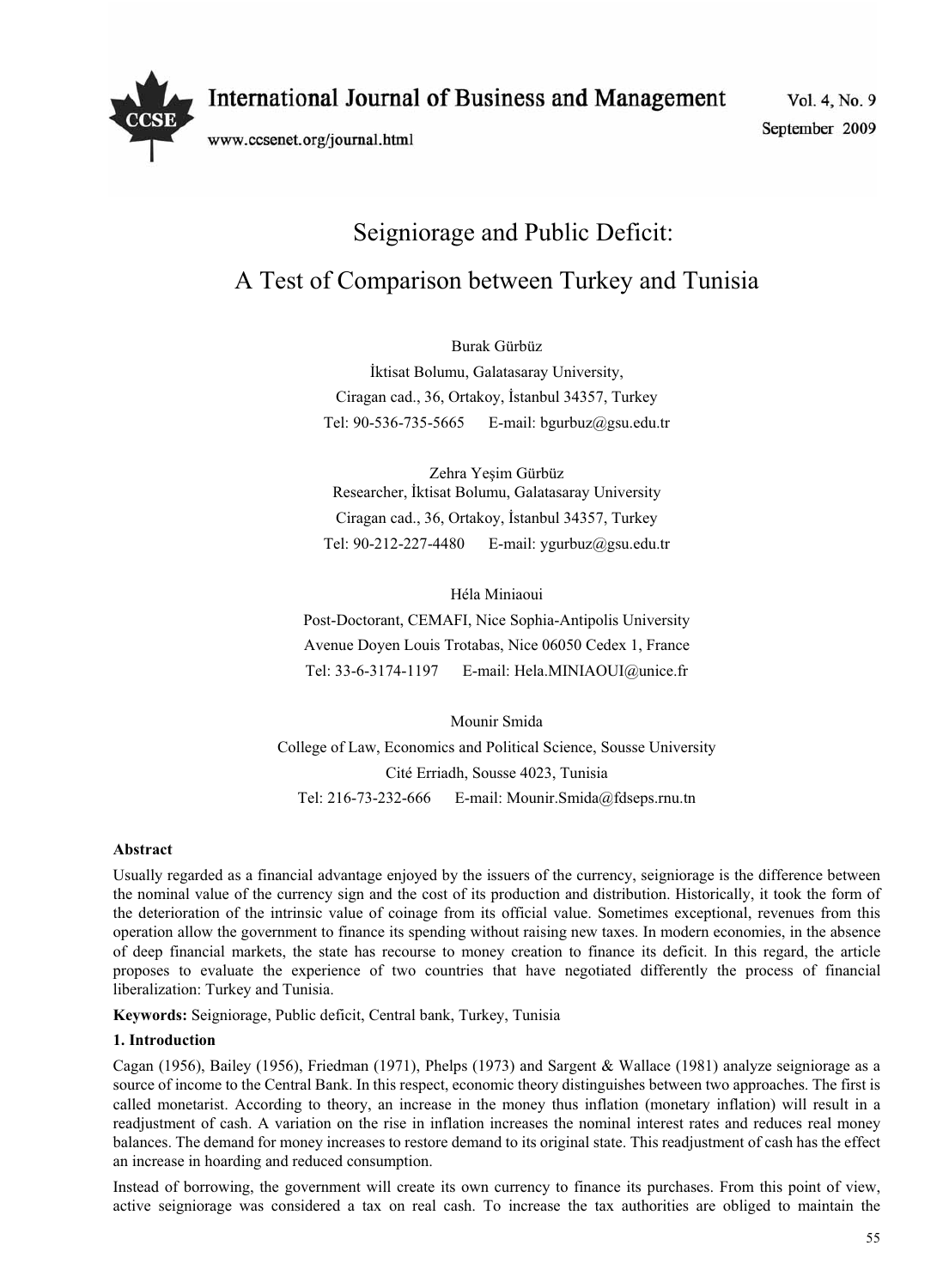acceleration of money supply. Developed by Phelps (1973), the second approach or the opportunity cost of money, defines the seigniorage as the nominal interest rate multiplied by the real money balances. The income obtained by the government is then equivalent to the loss of the interest rate of the private sector.

Early work examined the inflationary financing from the viewpoint of the cost of welfare in relation to alternative means of financing the deficit. Olivera (1967) suggests that inflation-induced seigniorage may lower real income tax, Aghevli (1977) made a cost benefit analysis and showed that in developing countries, development programs can be financed by the inflation tax because of the inefficiency of the tax system. Tanzi (1977, 1978) analyzes the thesis of Olivera (1967) and supports it, hence the effect of Olivera-Tanzi. De Haan & Zelhorst & Roukens (1993) implement different approaches that attempt to analyze the tax inflationary theory of maximization of government revenue, optimal taxation and fiscal dominance hypothesis.

Finally, empirical work as those of Sargent (1982), Dornbush & Fischer (1986), Von Wijnbergen (1989), Buiter (1990) and Easterly and Schmidt-Hebel (1996) try to show a common approach among economists: inflation is often caused by the need of increasing the seigniorage of the government to finance the high public deficit. In the light of economic theory, this article proposes to analyze seigniorage in Turkey and Tunisia. Given the different features of the two economies, and by concerns of rigor, the analysis is limited to the thesis of Cagan. In the first case, the study covers the period ranging from financial liberalization. In the second case, the study began in 1980, it compares the post-deregulation phase with the phase of financial liberalization. The paper is organized as follows: The second section deals with fiscal policies in both countries in light of adopted economic reforms. The third section examines the use of seigniorage as a complementary recourse to finance the budget deficit.

## **2. A money creation depending on economic shocks**

For several years, Turkish economy was characterized by high inflation rates. This erosion in the relative price of the currency was largely explained by the financing of the deficit by money creation (Akçay and al., 1996), Metin, 1998 and Günaydin, 2004). In practice, this deficit was due to both budgetary activities as off-budget activities. Extrabudgetary funds are the financing of public investment such as defense, security or the costs that were caused by unforeseen events such as the earthquake of 1999 or those caused by the economic crises of 2000-2001. (Note 1) On the other hand, the payment of interest component in the consolidated budget has increased considerably since the early 1990s.

This increased public debt translates into higher interest rates on the money market and increased prices for goods and services and creates a favorable climate for seigniorage. The analysis of the deficit since 1980 reflects a change in its structure and increased its percentage share of Gross National Product (GNP).

## *2.1 Turkey, new fiscal policy and deficit*

Since 1980, the Turkish economy has undergone profound changes. Under the influence of political stand by International Monetary Fund (IMF) the country changed course when leaving the policy of industrialization by import substitution. In accordance with the structural budget is usually applied in these circumstances, the government has seen its economic role significantly reduced. Already in 1983, the structure of the deficit has changed. Compared to the situation that prevailed before 1980 and which was characterized by inadequate funding of public institutions, this deficit is explained rather by the relative importance of these expenses.

To reduce the government's role in the activity and give a boost to the private sector, the authorities have taken two major decisions:

- First, the share of investment in public expenditure of the consolidated budget has decreased considerably,

- Second, the value of direct taxes has declined in favor of indirect taxes in government revenue. This was followed by an unexpected rise in public deficits as specified in Figure 1.

This surge in decades in 1980 and 1990 is explained by:

- The Budget Act of 1985 which provided for the debt of the government, not as an economic tool used in case of need, but as a structural source of budgetary financing.

- The convertibility of the Turkish lira and the liberalization of capital movements in 1989.

In 1985, this new law gave the Treasury the possibility of borrowing up to 200% of its deficit, ie the difference between government expenditure and revenues. Under these regulations, the Treasury is increasingly using debt as a funding source. Expressed in real terms, interest rates increased from -2.7% in 1985 to 17.9 % 1986 and 14.6% in 1987.

Thus, the monetization of the debt it has resulted in the increased share of debt service in public spending, she reached up to 51% in 2001. In return, the share of public investment (1980 and 1985), and then the personnel costs (wages paid) were successfully managed (1992).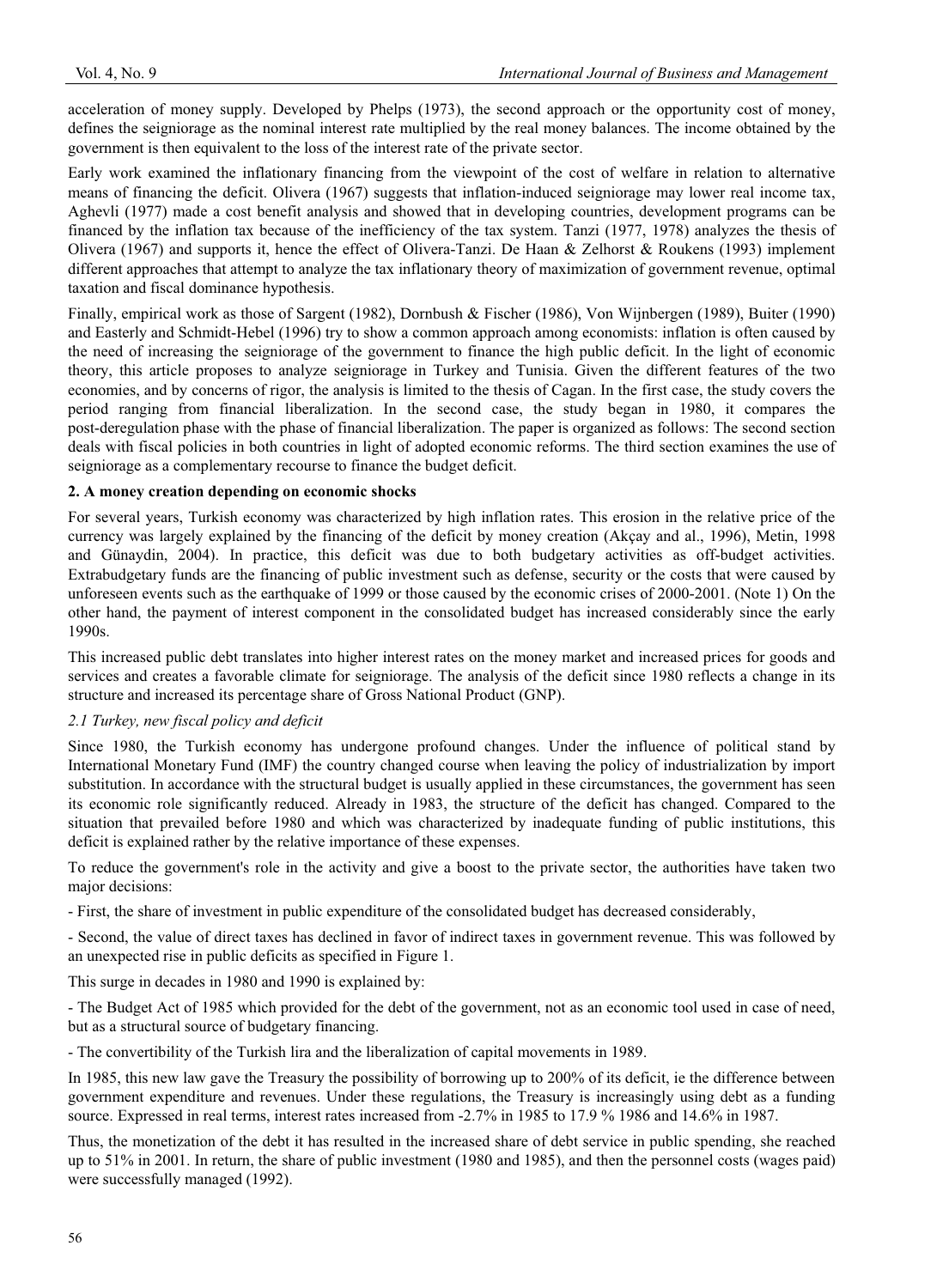On the whole and since 1998, the weight of public sector experienced a variation on the rise. It is mainly due to the debt at interest rates much higher, the losses by public banks and the efforts undertaken by the authorities to improve the financial structure of these institutions (see Figure 2).

As that debt has become a source of funding for the State, the share of interest payments has become increasingly important in the GNP and expenditure. It is only the application of an anti-inflationary policy after 1999 to acquire a primary surplus (budget excluding interest) that the share of deficit in the Gross Domestic Product (GDP) began to decline.

However, the economic crises of 2000 and 2001 are again increasing the public deficit in GDP. The choice of a policy of targeting inflation implied reversed that trend.

Some authors (Kepenek & Yentürk, 2000, Bulut, 2002) cite two reasons for the increase in public expenditure after 1986: firstly, those related to compensation for economic losses in the public sector who have seen a decrease in their power purchase following the military intervention of 12 September 1980, secondly, the high recorded imbalance between revenues and spending and consequent changes in interest rates. Günaydin (2004) insists on the factor of internal debt and the change in fiscal policy from 1986 that encouraged the financing of the deficit by domestic debt. Finally, Sakal (2002) argues that political uncertainty is the main cause of the increase in the deficit.

Indeed, this uncertainty has had a negative effect on economic policies, investments, costs and competitiveness. It was exacerbated by populist politics.

## *2.2 Tunisia, a monetary deficit maintained within the target*

Since the introduction of the structural adjustment program negotiated with the International Monetary Fund in 1986, the Tunisian authorities have managed to achieve three main objectives:

- Better control of inflation in the double effect of monitoring the evolution of money supply and the management of the main prices which compose the general price index. (Note 2)

- A restructuring of the financial system. It is characterized by the consolidation of the banking system and privatization of public banks, which caused a new wave of internationalization of capital of these institutions.

- A revision of the strategy for public debt management to reduce the vulnerability of the country vis-à-vis external shocks.

Regarding the budget, the authorities' objective is to raise the funds necessary to finance investment programs. Now, the new strategy for managing the public debt should help to stabilize the economy and consolidate public finances. Briefly, the authorities have set the following objectives:

- Replace international debt by domestic funds,

- Promote the influx of foreign capital to relay the State,

- Convert foreign debt into investments and reduce short term debt.

In general, the evolution of deficit financing reveals two major developments: a decrease in foreign debt in total credit and an increase in the share of Treasury bonds in the medium and long term compared with short term securities.

In accordance with the mission statements of the IMF, fiscal policy in Tunisia has been described as prudent. (Note 3) The deficit was kept within the target of 3% and in spite of the subsidies granted by the state (2.5% of GDP in 2007). Notwithstanding the positive change in tax revenues have increased steadily in nominal terms since 2000, non-tax revenues including proceeds from privatization have further reduced the ratio of public debt, which rose to 50.9 % in 2007 against 58.3% in 2005 and 59.4% in 2004 (see Table 1). (Note 4)

The restructuring of public debt reflects the will of the State to reduce its external commitments. The sharp decrease in this ratio reflects the prepayment of certain external loans in 2006 and 2007 (770 million dinars) whose interest rates were considered high. The fact remains that these funding sources are nearly two-thirds of the outstanding public debt. In order to have more control over the risks of exchange and other variants of Treasury bills were issued. (Note 5)

The analysis of the evolution of the budget deficit since 1980 to distinguish Figure 3 in two main phases: an initial period of high variation and a second period of quasi-stabilization.

- Until 1991: This period has two phases. Decreasing the first phase which is characterized by deficit/GDP ratios relatively high in 1986 (5.3%) and 1991 (5.9%).

The deterioration of this ratio at the end of the period is mainly due to the negative effects of the drought of 1988-1989 and the negative impact of the crisis in the Gulf.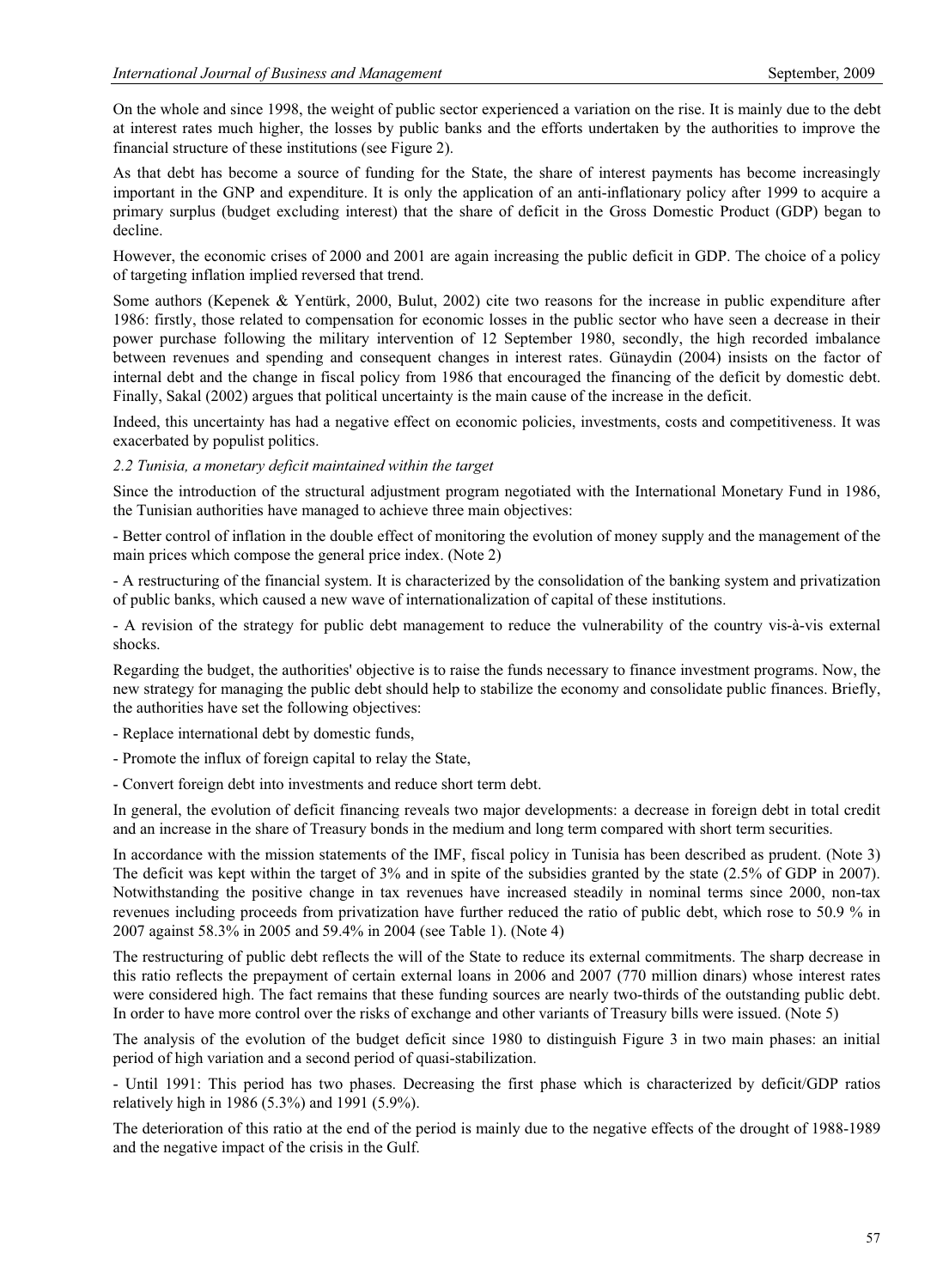- From 1992: In response to the previous phase during which the ratio has reached an annual average of 3.8%, this second period characterized by the oscillation of the variable around the target of 3% with rates well above the average in 1995 and 1997 (4.5% in both cases).

During the last phase, the control of this ratio is explained mainly by:

- Improved revenue mobilization,

- Revenues from privatization and
- From low interest rates on both internal and external markets
- A restrictive fiscal policy that concentrates on the current expenditure at the expense of capital expenditure.
- 2.2.1 Own resources of the Government

During the period 2001-2006, the resources of the government (tax revenues and non-tax revenues) increased at an average rate of 7.5% against 3.3% for total debt.

This performance was mainly due to the considerable variation in non-tax revenues that have seen an average increase of 14.8% against 7% for tax revenue. It allowed the state to contain the acceleration of its debt (which grew at the rate of negative 3.3% between 2000 and 2006). The overruns in previous years are explained by the effort by the administration to assist certain public offices to clean their debts to the banking system. Indeed, since the date of 1996, the Central Bank has purchased the receivables guaranteed by the State Offices of Cereals and Oil to the National Bank for Agriculture. In 2006, those stocks totaled 161.4 million dinars. (Note 6)

## 2.2.2 The debt of the government

The above table confirms the relative decline in foreign borrowing resources from the state budget. On the whole, external liabilities are dependent on the parity of the currency. The shift of risk Dinar actually worsen the public debt ratio was reduced to 54% in 2006 against 58.3% a year earlier.

In conclusion, the good performance of non-tax revenue and the control of expenditure have reduced the budget deficit. Restrictive fiscal policy implemented during the period consisted mainly focus on current expenditure at the expense of capital expenditure, ie, direct investment and government's expenditure of financial support in the form of grants and investments. 12% of GDP in 1986, capital expenditure fell to less than 7% in 1992 to be followed at an average of 7.5% since 2000. As stated above, the restructuring of the public enterprise sector has also to cope with increased expenditure on salaries and debt retirement.

Given the current budget balances could be subject to pressures that are related mainly to the following factors:

- The behavior of taxation

During the 2000s, tax revenues accounted for 71% of total budget revenue as against 75% during the period 1986-2002. This decrease reflects the decrease in the progression of this variable. It has changed at an average annual rate of around 7% from the year 2000 as against 9% in the previous period (see Figure 4).

## - The lowering of tariffs

Following the dismantling of tariffs in relation to the entry into force of the Association Agreement with the European Union, some analysts argue that this reform has raised a problem in terms of resource mobilization. In 1990, these duties accounted for 37% of fiscal resources. They fell by 8% of GDP in 1990 to 3% in 2000. (Note 7) In 2006, these resources have decreased by 16 million dinars compared to the previous year and represent more than 490 million dinars (1.2% as a percentage of GDP) but reached 514 million dinars in 2007. (Note 8) Notice however that this year represents the last year in the process of implementing the free trade area with the European Union.

- The non-tax revenue

They are characterized mainly by lower income from raw materials and products from the privatization of public enterprises. At current prices of energy, the decline in oil revenues is partially offset by fees levied on consumption of fuels.

In short, the necessary increase of the resources of the government requires the improvement of tax collection itself dependent on increased revenues (direct taxes) and the growth of domestic demand (indirect taxes). On the other hand, regarding international debt, the authorities should avoid volatile source of foreign currency exchange risk in the portfolio of the debt. (Note 9)

## **3. Seigniorage, a solution for financing budget deficit**

It is generally accepted that the main method of financing the budget deficit is debt (internal or external). The creation of the currency in favor of the government is sometimes seen as an alternative modality. Excessive use of the authorities to this technique could endanger the major macroeconomic balances.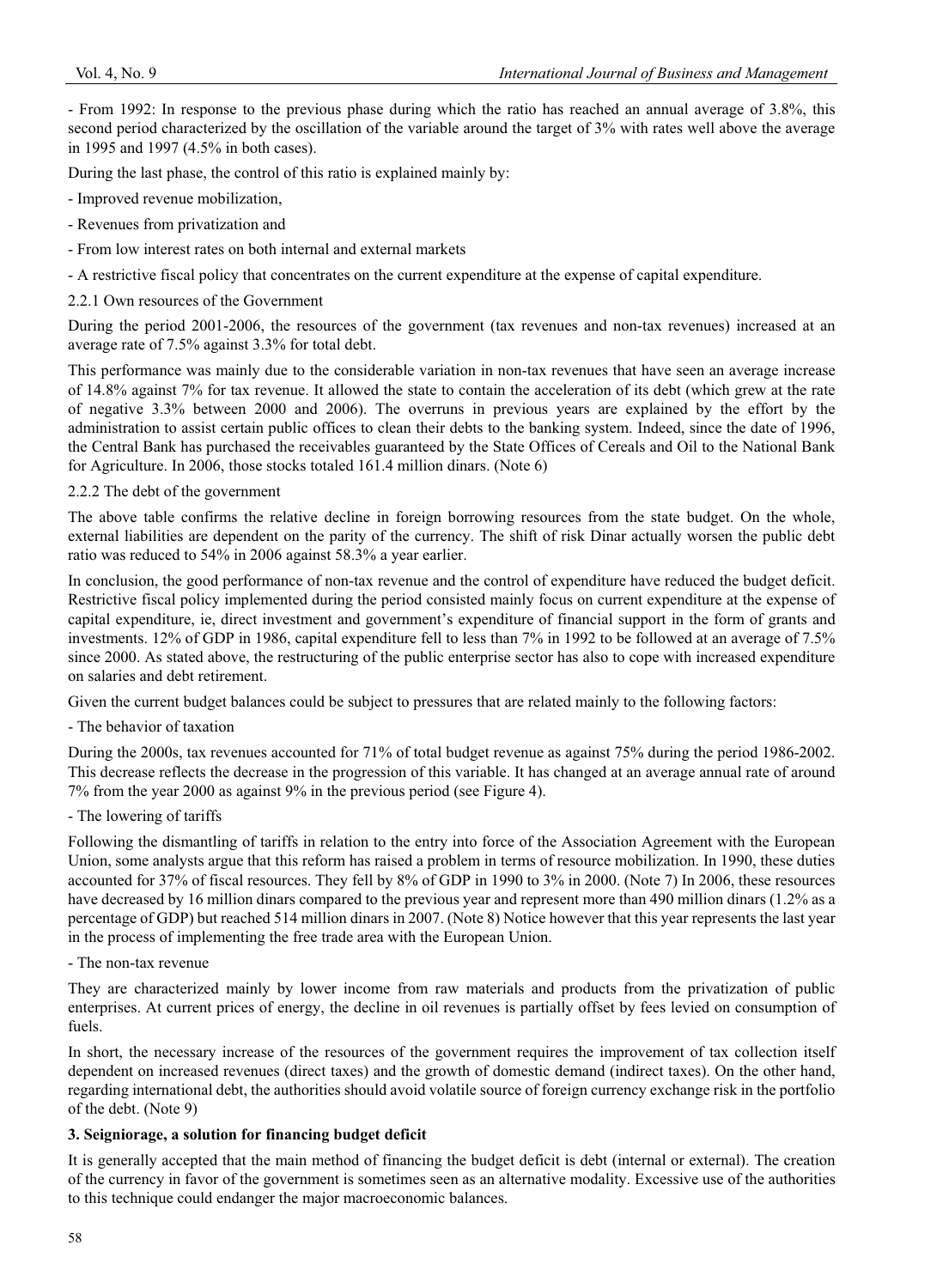The purpose of this paragraph is to review the models for calculating seigniorage and propose an application in the cases of Turkey and Tunisia.

#### *3.1 Calculation of seigniorage*

The economic literature identifies two main approaches to measuring seigniorage. The first approach is known as standard and the second is called "inflation tax".

The standard approach differs in two variants: the monetarist approach which measures seigniorage as income received by the government following the increase in the monetary base (seigniorage =  $\Delta M_t = M_t - M_{t-1}$  where M is the stock of monetary base) and the approach of "opportunity cost" or even the approach to public finance which measures seigniorage as the increasing rate of the real stock of currency (seigniorage = i<sub>t</sub>, x  $M_{t-1}$  where i is the nominal interest rate). The second approach involves a different concept of seigniorage, "inflation tax". In this case the seigniorage is to lower the real value of the stock of monetary base due to inflation. Seigniorage total is equal to the sum of the inflation tax which is called active seigniorage and passive seigniorage. The latter is calculated from the increase in real value of monetary base.

As for the base itself, some authors distinguish monetary base itself and adjusted monetary base (Anand and Van Wijnbergen, 1989). Following the deterioration of cash caused by the actual inflation, the government does not receive the entire income from seigniorage. Indeed, not only public sector avails of the currency issued by the Central Bank but also commercial banks and private institutions. An increase in the monetary base causes a loss in value of deposits of commercial banks. This loss is offset by demand for new refinancing. A share of seigniorage is offered to private banks in the form of credits. For this reason, the authors propose a new method of calculating the base called adjusted monetary base. It is calculated as the difference between the monetary base and credits available to commercial banks and private sector institutions.

To determine the amount of seigniorage, it is useful to calculate the two forms of monetary base: the actual and adjusted base. Monetary base is the sum of currency and bank reserves at the Central Bank, according to the following formula:

 $H = C + R$ 

Where:

 $H =$ Monetary base

 $C =$  Currency in circulation

 $R =$  Total reserves held by commercial banks.

Adjusted monetary base is calculated as the difference between monetary base and credit to both commercial banks and other private sector institutions:

$$
H^* = H - (DCcmL + DCpvt)
$$

Where:

 $H^*$  = Adjusted monetary base,

DCcmL = Loans granted to private commercial banks,

DCpvt = Loans granted to other private institutions.

To calculate the total seigniorage, we need to quantify active seigniorage and passive seigniorage (sum of these two forms of seigniorage).

Active seigniorage rather acts as an inflationary tax. When the Central Bank increases the money supply, this means that the state and the private sector benefit both new cash without paying interest. This concept was developed by Cagan (1956) and Bailey (1956) under the monetarist approach.

One can say that this is a measure of actual cash. Following a rise in inflation, the nominal interest rate also increases. To maintain their purchasing power, economic agents adjust to increase their cash nominal. They hoard more and consume less.

In these circumstances, the state will create its own currency to finance consumption rather than debt. From this point of view, active seigniorage can be considered as a tax on real cash. It can be calculated according to this formula:

$$
IT_t = (\Pi^* H_{t-1}) / Y_t
$$

Where:

 $IT_t$  = Active seigniorage

 $\Pi$  = Inflation rate (calculated as the change in the GDP deflator)

 $H_{t-1}$  = Monetary base at t-1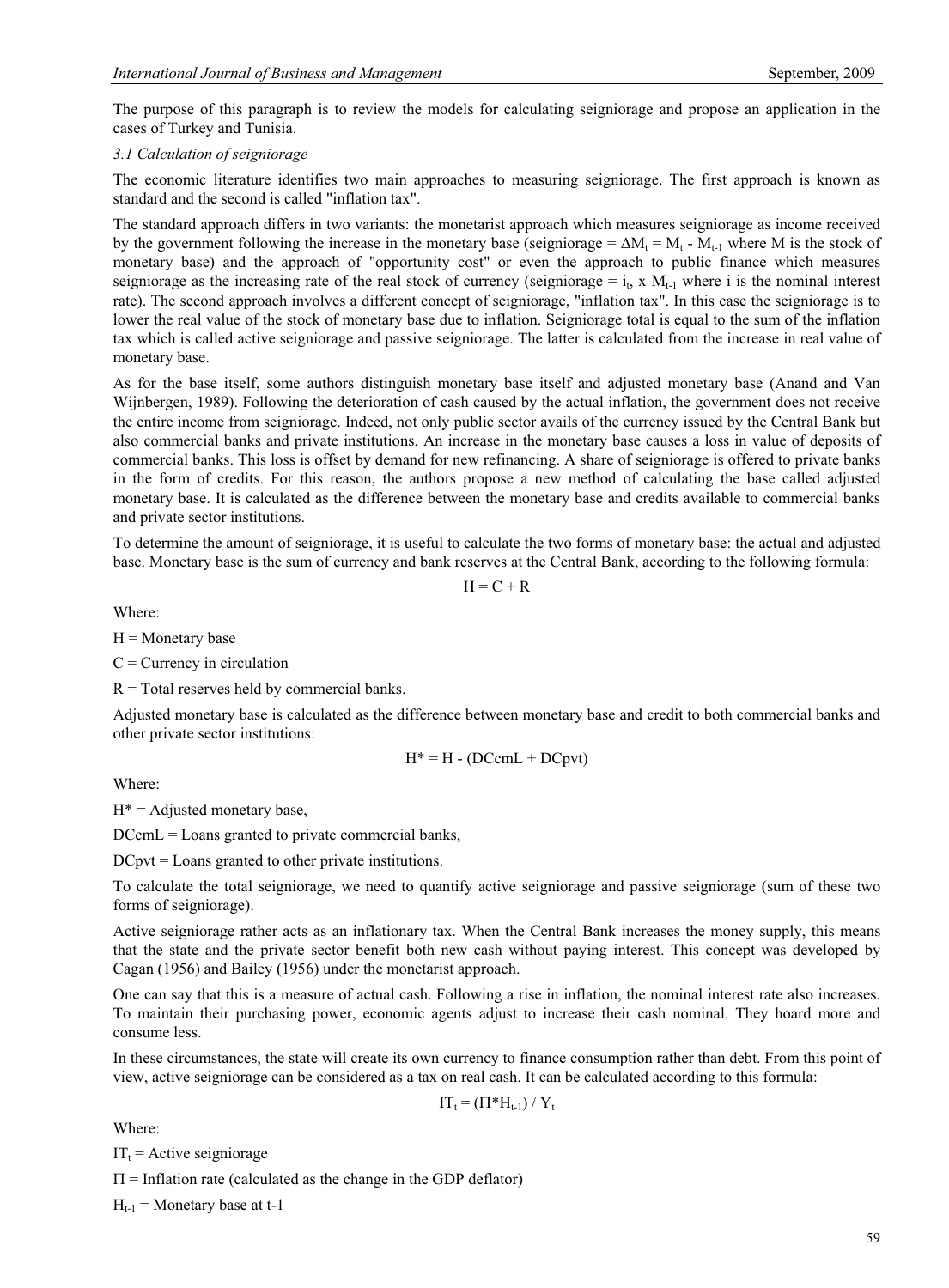# $Y_t$  = Current GDP.

Passive seigniorage is equal to the variation of the actual value of the monetary base or, to increase the demand for money. It is measured as follows:

 $S_t = H_t - (1 + \Pi) H_{t-1}$ 

Where  $S_t$  is passive seigniorage.

To calculate the seigniorage we used quarterly data over the period 1987-2004 for Turkey. All of the series are obtained from the Central Bank of the Republic of Turkey. Inflation is calculated by the change in the GDP deflator. For Tunisia, annual data over the period 1981-2006 is obtained from the Central Bank of Tunisia. Inflation is calculated by the change in the CPI.

# *3.2 Who benefits from seigniorage?*

# 3.2.1 The case of Turkey

In the case of Turkey, the revenue from seigniorage was calculated for the period 1987 - early 2004. It corresponds to the period from the beginning of the financial liberalization until the early years of the adoption of the policy of inflation targeting (see Figure 6 and Table 4) .

Two phases (1988-1997 and 1998-2003) and a sub-phase (2001-2003) were included in the analysis. Indeed, two events have influenced deficits and seigniorage as a means of financing the state.

- The first event took place in the first quarter of 1998. To this date, the Central Bank has stopped the advance of short-term Treasury and other forms of financing enjoyed by the public sector (see Figure 5). Controlling inflation is considered since, as a priority. This priority has not changed during the economic crises of 1998 and 2000-2001.

- The second event took place in April 2001: Following the new reforms, the Central Bank of Turkey has acquired its independence. To calculate the seigniorage are used statistics from the Bank of Turkey. The data are quarterly data.

Overall, the seigniorage revenues have fallen considerably with the advent of independence of the Central Bank. In short, taking into account the steps mentioned reveals a significant decline in the seigniorage in GNP since 1988. To achieve this result, policies to fight against inflation conducted since 1998 played an important role. From 1997, the first law in 1997 prohibited the Central Bank to finance the Treasury; a second law (2001) authorized the Central Bank to decide on the conduct of monetary policy independently of government policies. The fight against inflation has lowered considerably the share of seigniorage in GNP to 0.5% in 2003. A more detailed analysis of these data shows that the state has benefited from advances in the short term until 1997. It is a form of seigniorage as long as the government was given and to repay principal and interest. These advances have decreased before stopping completely after 1999. Concerning the structure of funding arrangements for the public deficit, the statistics show that external debt was relatively high during the 1990s. To contain it, the government has increasingly resorted to domestic debt. Combined with the new rules of exchange (convertibility of the Turkish lira), the permanent debt contributed to the rising interest rates and inflation. The contreperformance is managed by the transfer of capital from short-term response to the significant variation in the money. The overvaluation of the Turkish lira increases the trade deficit and undermines the price competitiveness of export products.

Table 5 reflects the change in the structure of financing the public deficit from the date of 1987. The largest is for domestic funding sources, they are closely followed by income from seigniorage. From 2002, the latter method loses considerably in importance.

Until 1997, the Central Bank was financing the Treasury, by advances in the short term, which is a type of seigniorage because the state does not repay the loan and it is also exempt from interest payments. From that date, the Central Bank began to finance less the Treasury to finally cease funding after 1999.

With the convertibility of the Turkish lira, the arrival of short-term capital contributes to the rise in nominal interest rates and inflation by increasing the money supply. The overvaluation of the Turkish lira increases the trade deficit while affecting the price competitiveness of exports.

## 3.2.2 The case of Tunisia

Channels of financing the budget deficit are limited to three: taxes, debt and seigniorage. In some cases, the financial needs of the state are met by the use of money creation. This type of inflationary financing was often used during periods of instability, ie, when the regular channels of funding are disrupted. This excessive use of «*la planche à billet*» is often questioned. Indeed, economists fear the following sequence: repeated deficits - debt unsustainable - the monetization of debt - inflation.

A presentation that is often opposed another version in which the State Bank (Central Bank) contributes to finance the deficit by creating money to the same state. Despite being prohibited by the proponents of the theory of Central Bank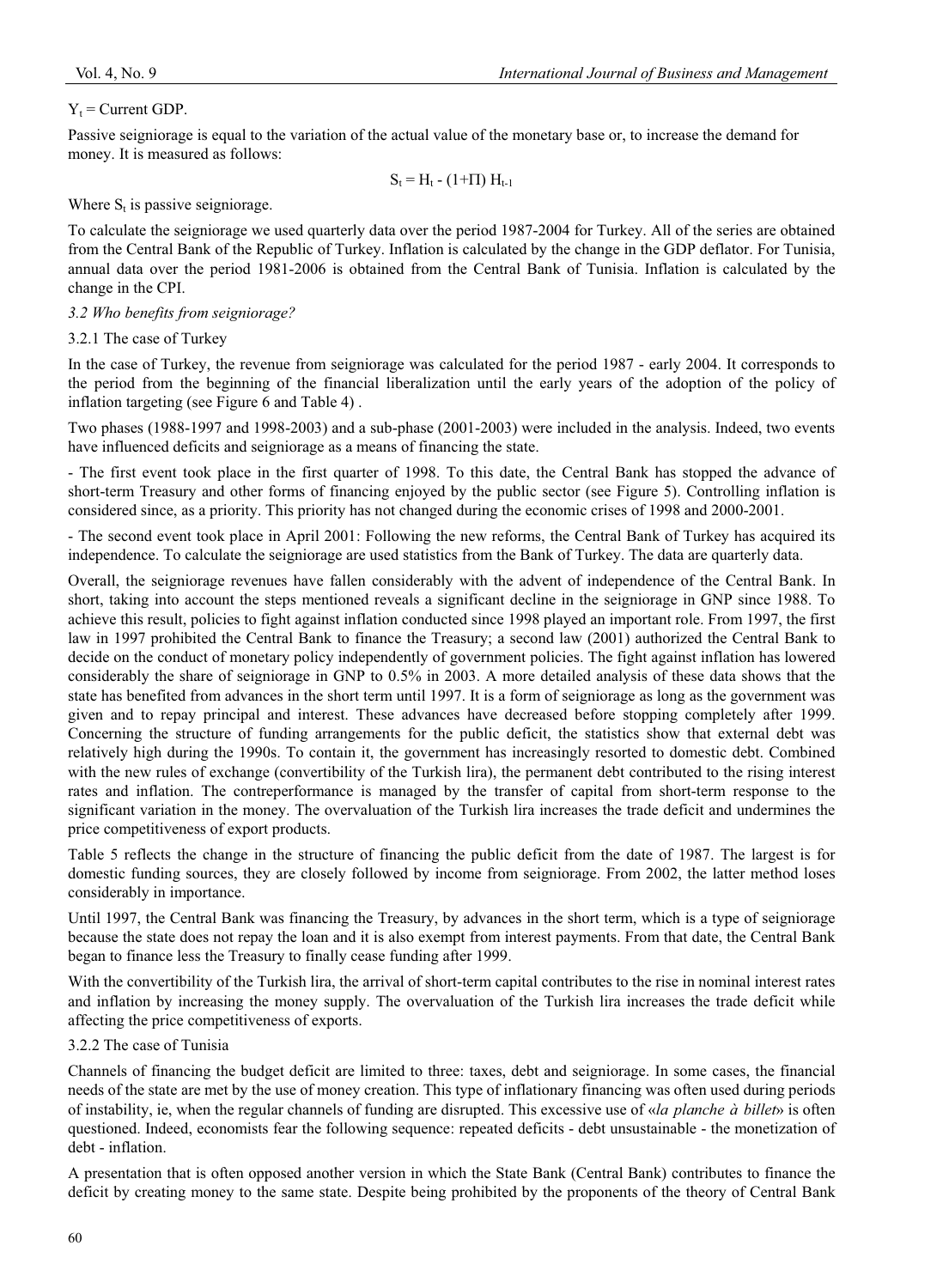independence, this Institute advances the Treasury still practiced. This facility can be justified by the poor performance of the tax system in some economies. As indicated earlier, the seigniorage is distinguished from the "inflation tax". The latter concept is broader. It covers the loss of the real value of public debt. This benefit available to the State is void if inflation is correctly anticipated. In general, the authorities have no interest to abuse the monetization of the debt may encourage taxpayers and discourage holders of government securities.

In accordance with the regulations, the Central Bank of Tunisia is regarded as the cashier of the Treasury. She is in charge of regulation, reimbursement and management of public debt. It provides the auctions of Treasury bills that can be transferred by the banks on a second device market. Starting from 2006 and following the amendment of the statute of the Central Bank, the assistance granted to the government in the form of advances have been deleted. (Note 10) These were distinguished in direct and indirect advances and were limited to five and ten percent of ordinary revenues of the government during the past year. Now, the contributions of the Central Bank in the government are organized in accordance with the agreement between the two parties in 1970. The standing advance amounting to 50 million dinars has an interest at 0.5% against 3% for pre-refundable.

Regarding the funding of the government's budget, the major innovation is, however, the substitution of good equipment for treasury bills from 1989. Since then, several other varieties of treasury bills have emerged: Transferable Treasury bonds (1989), Treasury bonds negociable on the market (1993), Bonds equivalent to Treasury bonds (1999), Short Term Treasury bills (1999) and Zero coupon bonds (2006).

Equipment bonds were made by financial institutions in accordance with rules that existed before the reform of the financial sphere. These assets were non-negotiable and causing the creation of private money in favor of the state.

Notwithstanding the year 1986 which experienced a very sharp variation of the budget deficit, the two years 1989 and 1996 saw a sharp rise in the monetary base (see Figure 7). On the whole, the two curves will decelerate at the end of the period, confirming that the deceleration of the money comes with a better control of the budget deficit.

Seigniorage was higher during 1989 and 1996 which saw a significant creation of the money (see Figure 8). A rapprochement with Figure 3 (change in the budget deficit as a percentage of GDP) shows that primarily from 1997 the control of deficit is accompanied by a sharp decrease of seigniorage.

Excluding the two years that have variable outliers, the decomposition of the period into two phases confirms that on average the increase in speed income (H/GDP) is accompanied by inflation and income seigniorage higher average (see Table 6).

Given this presentation, it seems that overall, the Tunisian authorities have not abused the revenue from seigniorage to meet the deficit.

The observation of the terms of the financing of the budget shows that to ensure greater use of seigniorage, the authorities must come to raise their own resources (tax revenue and non-tax revenue) risk taking on additional debt. In the extreme case, a monetization of the deficit would go against the debtors of the government.

It appears that the state benefits little from seigniorage revenue. Rather, the private sector that benefits from the money supply during the study period (see Figure 9).

## **4. Conclusion**

1) In Turkey, seigniorage, in the monetary sense of the term, has a greater weight than previously imagined until the end of 2001, when the Central Bank gained autonomy (institutional reforms put in place from 2001). Until then, the seigniorage was the second source of funding for the state after the internal debt. Nevertheless, the effect of the seigniorage calculated by two different methods began to decrease significantly after 2001, when the Central Bank was proclaimed independent from political authorities.

2) As for Tunisia, the authorities seem to have managed to meet the great economic equilibrium. Keeping inflation at reasonable rates goes through a rather mild a rational use of seigniorage.

In general, the analysis of the funding situation of the state budget shows that:

- The control of public deficit is accompanied by a decrease in the growth of resources and expenditures as a percentage of GDP. Both variables have an average change of 5% from one year to another during the period 2000 - 2007 with a slight advantage for expenditure (5.7% against 5.1%).

- Changes in resources ie, the sum of fiscal resources and nontax resources is mainly attributable to the sharp increase in the second component is due to the proceeds of privatization of national firms. The tidiness of this section is dependent on the ability of public authorities to find ways to offset the decline in tariffs. This solution is further complicated by the law of alleviating the tax burden on companies from 2007.

- The reconstruction of the outstanding public debt is reflected in the gradual reduction of its external debt compared to domestic clearly expressed through the multiplication of long term Treasury bills. Such a sustainable financing modality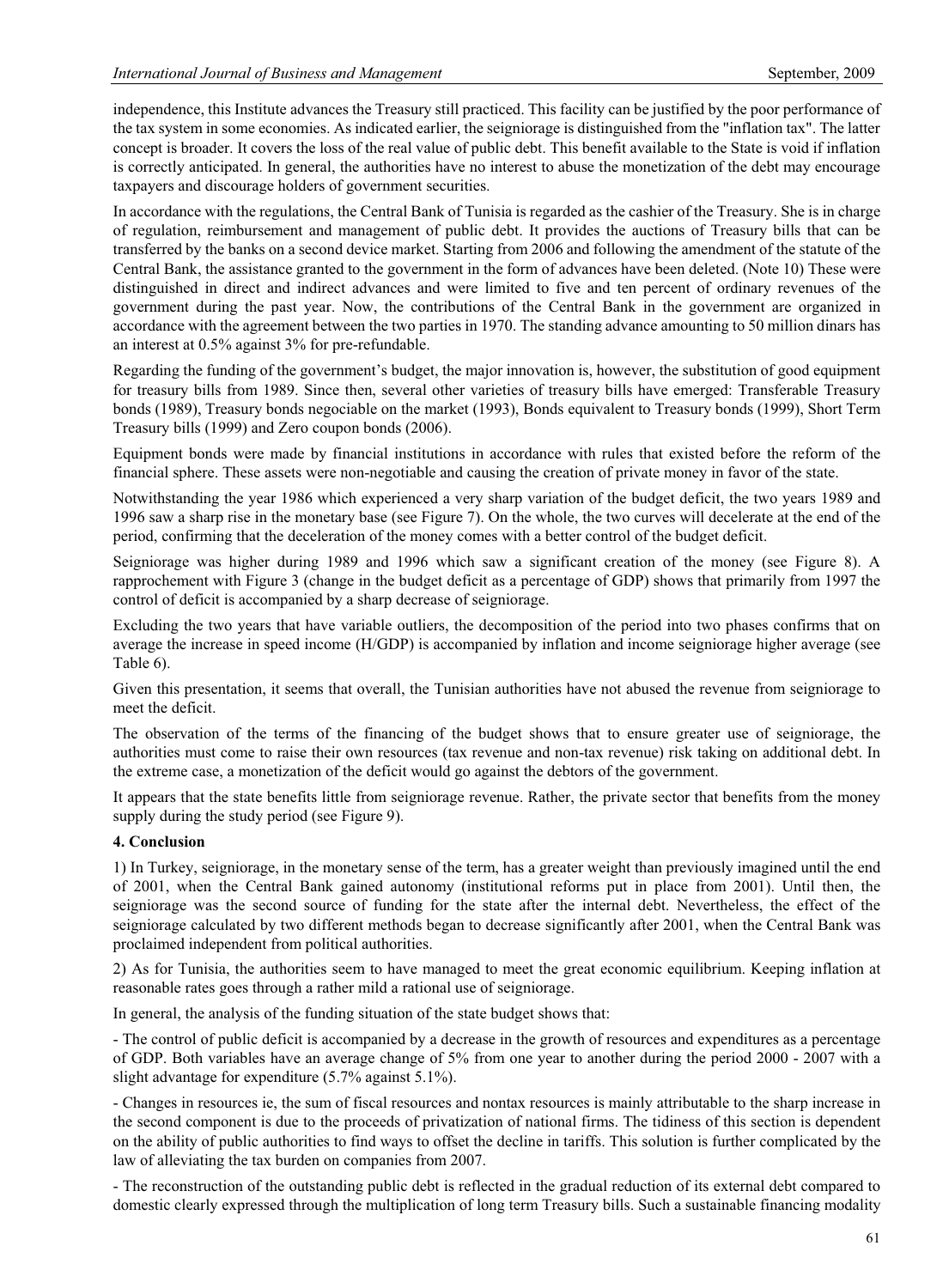implies that public authorities maintain inflation within a reasonable concern for equity. An increase in overall price levels might allow the State to reduce its deficit in real terms, the taxable benefit to the agents at the expense of creditors of the State.

Finally, treatment of macroeconomic data showed the weakness of seigniorage revenue as a method of financing the budget deficit in Tunisia, particularly in terms of its inflationary component (compared to its tax component). In addition, examination of the contribution of the inflation tax to total income provided by the government seigniorage shows the weakness of this component compared to the tax component. The weakness of this part inflationist both as part of the seigniorage revenue of the government is mainly due to the low rate of inflation in the long run, in Tunisia.

It thus appears that the benefit of monetary financing, in the case of the Tunisian economy is very modest. Thus, in this country, increasing the cost of debt may affect the solvency of the State and thus the sustainability of its fiscal policy. It would therefore require a more efficient management of government expenditure and ensure, as far as possible, the coordination of modes of financing the budget deficit.

## **References**

Aghevli, & Bijan B. (1977). Inflationary Finance and Growth. *The Journal of Political Economy*, Vol. 85, No. 6, 1295-1307.

Akçay, O.Cevdet & Alper, C. Emre & Özmucur, Süleyman. (1997). Budget Deficit, Money Supply and Inflation: Evidence from Low and High Frequency data for Turkey. *Bo÷aziçi University SBE Discussions Papers*, No. 10.

Anand, Ritu & S.Van Wijberben. (1989). Inflation and the Financing of Government Expenditure: An Introductory Analysis with in Application to Turkey. *The World Bank Economic Review, III,* 17-36*.*

Bailey, Martin J. (1956). The Welfare Cost of Inflationary Finance. *The Journal of Political Economy*, Vol. 64, No. 2, 93-110.

Buiter, Willen H. (1990). Can public spending cuts be inflationary, in *Principles of Budgetary and Financial Policy*/ed. W. Buiter, MIT Press.

Bulut, Cihan. (2002). Kamu açıkları enflasyon, faiz oranı ve döviz kuru ilişkileri, İstanbul: DER Yayınları, ISBN 975-353-281-4, Yayın No. 340.

Cagan, Philip. (1956). The Monetary Dynamics of Hyperinflation, in Studies in Quantity Theory of Money *sous l'édition de M. Friedman, University of Chicago Press, Chicago, IL, LXXIX: III-118.*

De Haan, Jakob & Zelhorst, Dick & Roukens, Onno. (1993). Seigniorage in Developing Countries. *Applied Financial Economics*, Vol. 3, No. 4, 307-314.

Dornbush, Rudiger & Fischer, Stanley, (1986). Moderate Inflation. *World Bank Economic Review*, Vol. 7, No. 1, 1-44.

Easterly, William R. & Schmidt-Hebel, Klaus. (1996). Fiscal Deficits and Macroeconomics Performance in Developing Countries. *World Bank Research Observer*, Vol. 8, No. 2, 211-237.

Friedman, Milton. (1971). Government Revenue from Inflation. *The Journal of Political Economy*, Vol. 79, No. 4, 846-856.

FEMISE Report-Tunisia, December 2005

Günaydın, İhsan. (2004). Bütçe açıkları enflasyonist midir? Türkiye üzerine bir inceleme. *Dokuz Eylül Üniversitesi Sosyal Bilimler Enstitüsü Dergisi*, Vol. 6, No.1, 158-181.

Kepenek, Yakup & Yentürk, Nurhan, (2000). *Türkiye Ekonomisi*, Istanbul: Remzi Kitabevi, p. 243-244.

Metin, Kivilcim. (1998). The Relationship between Inflation and Budget Deficit in Turkey. *Journal of Business, Economics and Statistics*, Vol. 16, No. 4, 412-422.

Olivera, Julio. H. (1967). Money, Prices and Fiscal Lags: a Note on Dynamics of Inflation. *Banco National del Lavaro Quaterly Review*, No. 20, 258-267.

Phelps, Edmund. (1973). Inflation Theory of Public Finance. *Swedish Journal of Economics*, Vol. 70, 67-82.

Sakal, Mustafa, (2002). Türkiye'de mli disiplin sorunu: kamu açıkları ve borçlanmanın sürdürülebilirliği, Ankara: Gazi Kitabevi.

Sargent, Thomas & Wallace, Neil. (1981). Some Unpleasant Monetarist Arithmetic. *Federal Reserve Bank of Minneapolis Quarterly Review*, Vol. 5, 1-17.

Sargent, Thomas. (1982). Beyond Demand and Supply Curves in Macroeconomics , *American Economics Review*, Vol. 72, No. 2, 382-389.

Soylu, Hakkı. (1997). Türkiye'de Senyoraj Gelirleri ve Kamu Açıkları, *Sermaye Piyasası Kurulu, Yayın* No. 81,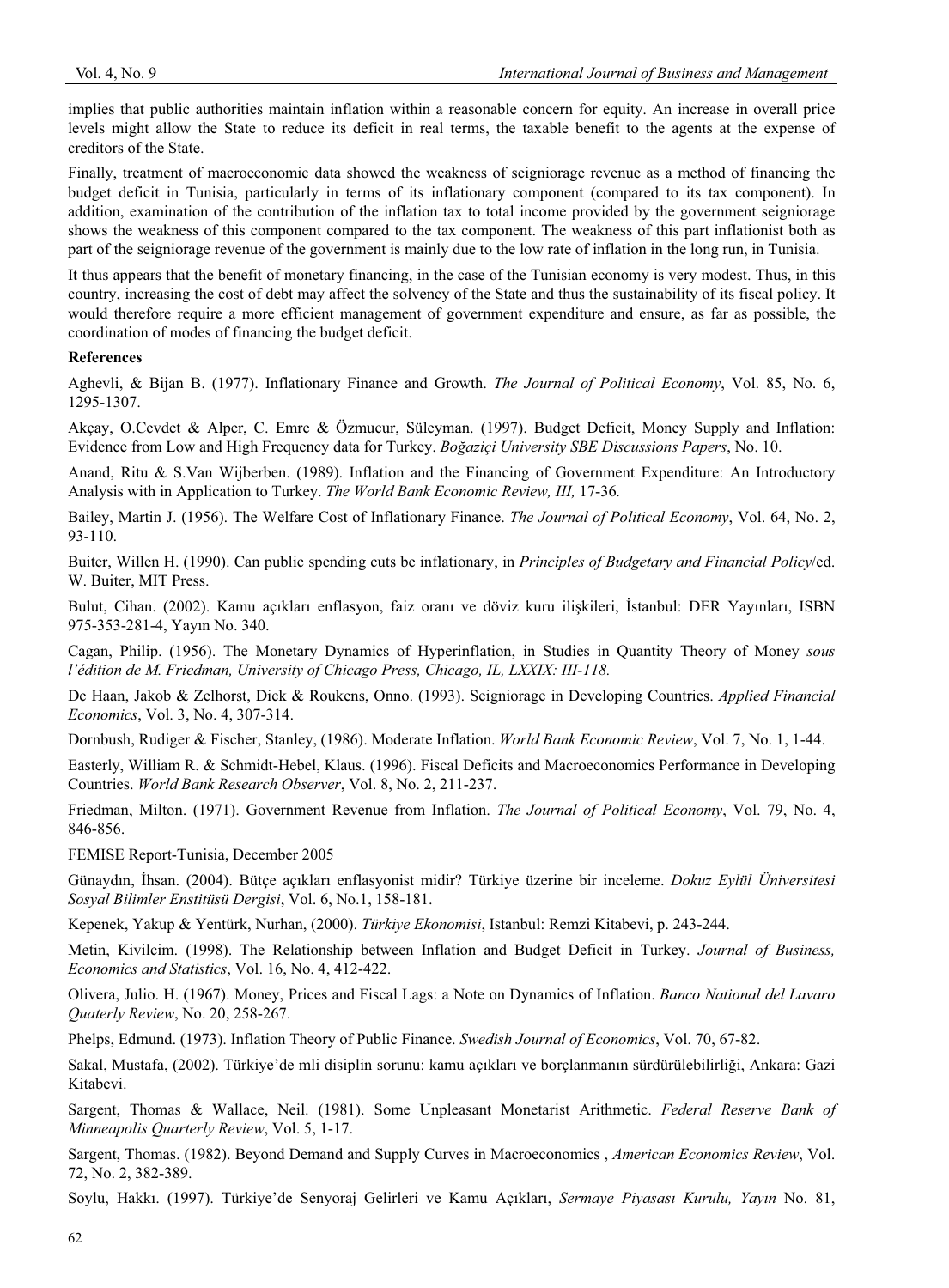# *Ankara..*

Tanzi, Vito. (1977). Inflation, Lags in Collection and the Real Value of Tax Revenue. *IMF Staff Papers*, Vol. 24, No. 1, 154-167.

Tanzi, Vito. (1978). Inflation, Real Tax Revenue and the Case for Inflationary Finance: Theory with an Application to Argentina. *IMF Staff Papers,* Vol. 25, No. 3, 417-451.

Tanzi, Vito. (1989). The Impact of Macroeconomic Policies on the Level of Taxation and the Fiscal Balance in Developing Countries. *IMF Staff Papers, September,* Vol. 36, No. 3, 633-657.

Van Wijnbergen, Sweder. (1989). Growth, External Debt, and the Real Exchange Change in Mexico. *The World Bank Policy, Planning and Economic Research Working Papers Series*, Working Paper No. WPS257.

Web Sites: www.tcmb.gov.tr

www.bct.gov.tn

**Notes**

Note 1. In 1999, extra-budgetary funds constituted 0.6% of GNP while they were -1.3% of GDP and -0.9% in 2000 and 2001 respectively (Source: National Planning Institute)

Note 2. The IMF says that about a third of the prices is included in the CPI.

Note 3. Preliminary conclusions of the mission of consultation under Article IV on 9 June 2008 and 16 January 2008.

Note 4. In 2006, an increase in tax revenues was also driven by the profits of the Central Bank of Tunisia, which was the main product of state participation. Central Bank of Tunisia, Annual Report. June 2007.

Note 5. These Treasury bonds to zero coupons. Central Bank of Tunisia, Annual Report, June 2007.

Note 6. Central Bank of Tunisia, Annual Report, June 2007.

Note 7. World Bank Report. October 2004.

Note 8. Central Bank of Tunisia, Annual Reports 2006 and 2007.

Note 9. At the date of 2007, the structure of international debt is composed of up to 58.7% in Euros.

Note 10. Law No 2006-26 of 15 May 2006. Journal Officiel de la République Tunisienne, 19 May 2006.

| Year                 | 2004 | 2005 | 2006 | 2007 |
|----------------------|------|------|------|------|
| <b>Internal Debt</b> | 21,9 | 21,0 | 21,7 | 21,2 |
| <b>External Debt</b> | 37,5 | 37,3 | 32,2 | 29,7 |
| <b>Total Debt</b>    | 59,4 | 58,3 | 53,9 | 50,9 |

Table 1. Ratio of public debt and its composition en percentage of GDP, Tunisia

| Table 2. Debt service (in Millions of Dinars, Tunisia) |  |  |
|--------------------------------------------------------|--|--|
|--------------------------------------------------------|--|--|

| Year      | 2004   | 2005   | 2006   | 2007   |
|-----------|--------|--------|--------|--------|
| Debt      | 4756,6 | 3833,5 | 3914,4 | 3921,4 |
| Principal | 3486,6 | 2771,4 | 2784,6 | 2739,5 |
| Interests | 989,0  | 1062,1 | 1129,8 | 1181,9 |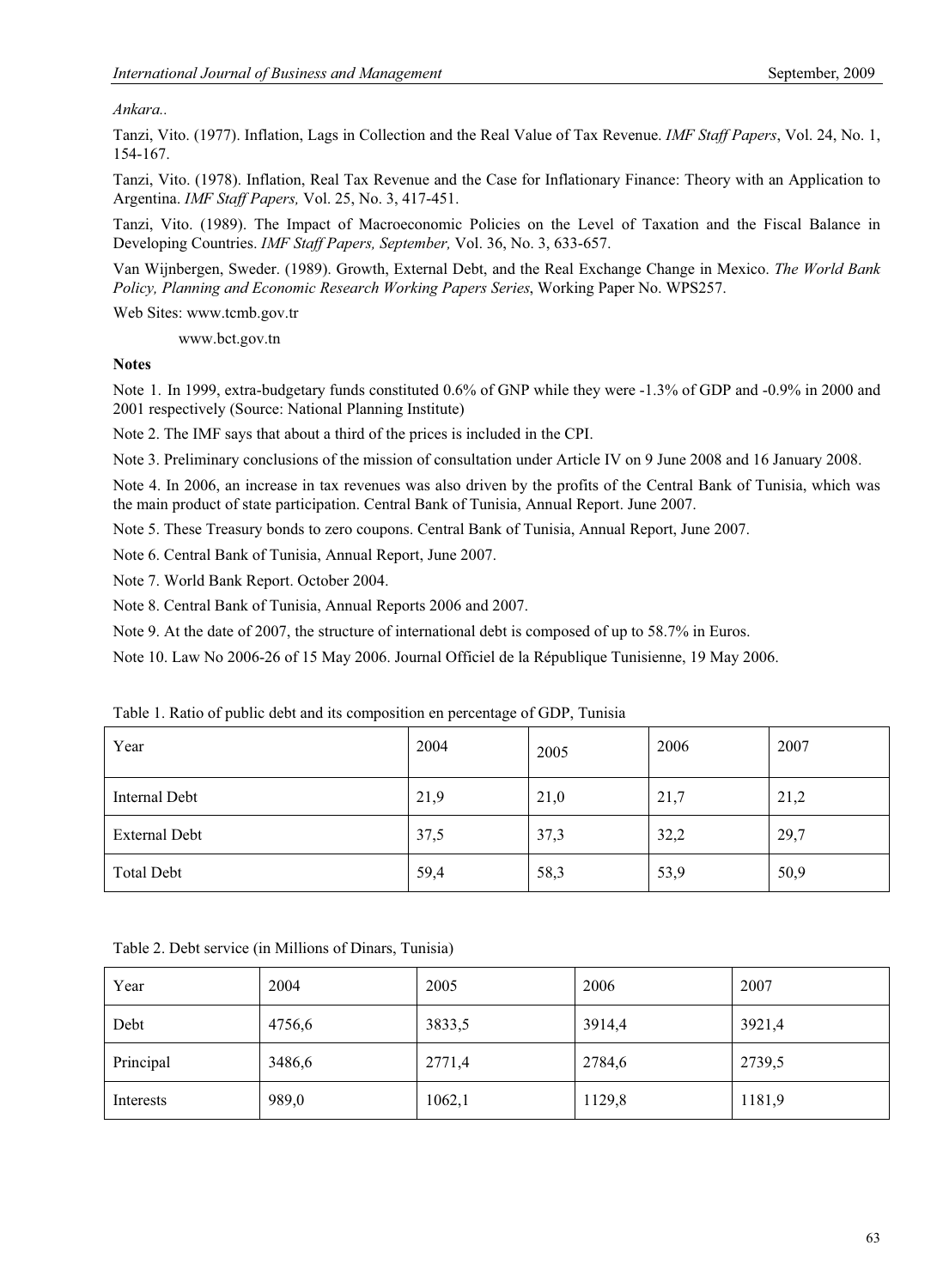| Year                                                                                | 2000   | 2001   | 2002   | 2003   | 2004   | 2005   | 2006   | 2007   |
|-------------------------------------------------------------------------------------|--------|--------|--------|--------|--------|--------|--------|--------|
| <b>Fiscal Revenues</b>                                                              | 5678,4 | 6221,5 | 6429,2 | 6653,3 | 7251,9 | 7904,3 | 8469.6 | 9285,0 |
| Non-fiscal Revenues                                                                 | 1194.1 | 874,1  | 1423.3 | 1166.9 | 1464.5 | 1376.0 | 2082,4 | 2051,0 |
| <b>Internal Debts</b><br>(Treasury bonds less than 1)<br>year are not included) (A) | 1797,8 | 1851,1 | 1760.1 | 2082,1 | 2596,8 | 1601.9 | 1445.6 | 1442,2 |
| External Debts (B)                                                                  | 1265,9 | 1932,6 | 1608,1 | 1653,3 | 1427,7 | 1407.3 | 772,3  | 1015,3 |
| $B/(A+B)$ en %                                                                      | 30,8%  | 34,7%  | 30,0%  | 32,3%  | 31,5%  | 24,4%  | 17,4%  |        |

Table 3. Budget Revenues of the Government (in millions Dinars, Tunisia)

Table 4. Distribution of seignoriage, Turkey

|                   | Part of State | Part of Private Sector | Total Seignoriage |
|-------------------|---------------|------------------------|-------------------|
| $1987Q3 - 1994Q2$ | 2,7           | 0,5                    | 3,2               |
| $1994Q3 - 2000Q3$ | 2,8           | 0,0                    | 2,8               |
| $2000Q4 - 2001Q3$ | 10,3          | 0,0                    | 10,3              |
| $2001Q4 - 2004Q4$ | 1,1           | 0,0                    | 1,1               |

The observation of Table 4 reveals two main observations:

- First: The private sector has benefited from seigniorage during 1988-1994 only. The amount of the seigniorage has varied between 0.5% and 1% of GNP. During these years, the Central Bank of Turkey has granted loans to the private sector to be able to compensate for actual losses due to high inflation.

- Second: The seigniorage has been an enormous amount during the crisis 2000-2001. He recorded an average 16% of GNP (in the third quarter of 2001 seigniorage reached its highest level with 35% of GNP). This raise reflects the desire of the state to compensate its losses which have been caused by the high number of bank failures and the net outflows in the short term (by putting liquidity into circulation by seigniorage).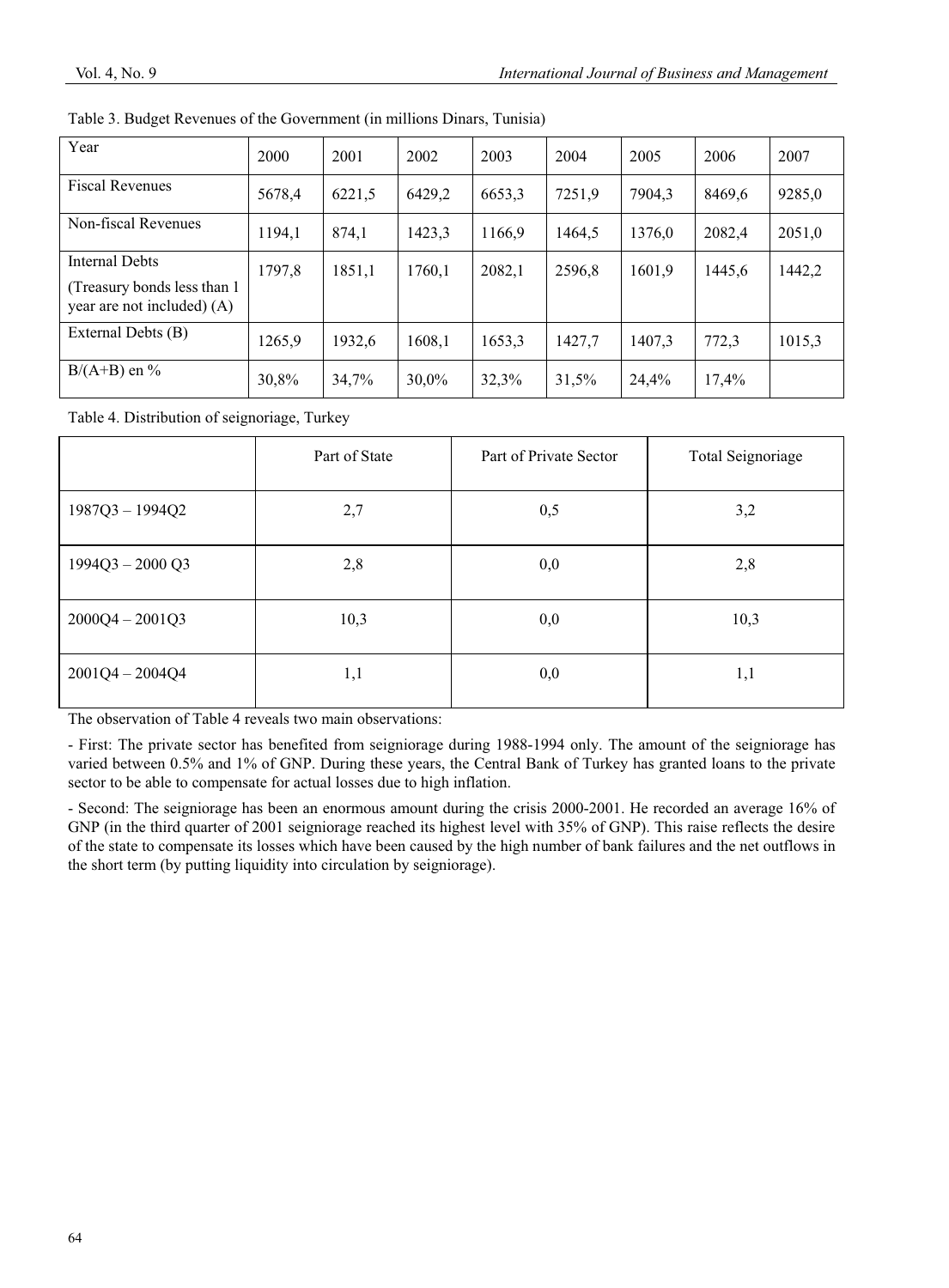|                     | Net Externe | Net Interne |                  |             |                |
|---------------------|-------------|-------------|------------------|-------------|----------------|
|                     | Debt / PNB  | Debt / PNB  | Short-term / PNB | Seigniorage | Deficits / PNB |
| 1987Q3-1997Q1       | $-0,010$    | 0,090       | 0,023            | 0,031       | 0,098          |
| 1998Q1-2003Q4       | 0,032       | 0,226       | 0,000            | 0,033       | 0,277          |
| 2000Q1-2001Q3       | 0,010       | 0,197       | 0,000            | 0,071       | 0,245          |
| 2001Q3-2003Q4 0,078 |             | 0,230       | 0,000            | 0,026       | 0,335          |

|  | Table 5. The modalities of financing the deficit, Turkey |  |  |  |
|--|----------------------------------------------------------|--|--|--|
|  |                                                          |  |  |  |

We note in Table 5, that in the 1990s the external debt in the financing of the budget deficit does not lose its importance, but also that the government is increasingly using the internal debt to repay part of its external debt. The permanent debt of the public sector raises interest rates and inflation.



Figure 1. Evolution of public deficit (in % of GDP, Turkey)

This figure shows the substantial and unexpected increase of public deficit as a percentage of GDP during 1980 and 1990 due to the decisions which were intended to reduce the role of the State in the economy.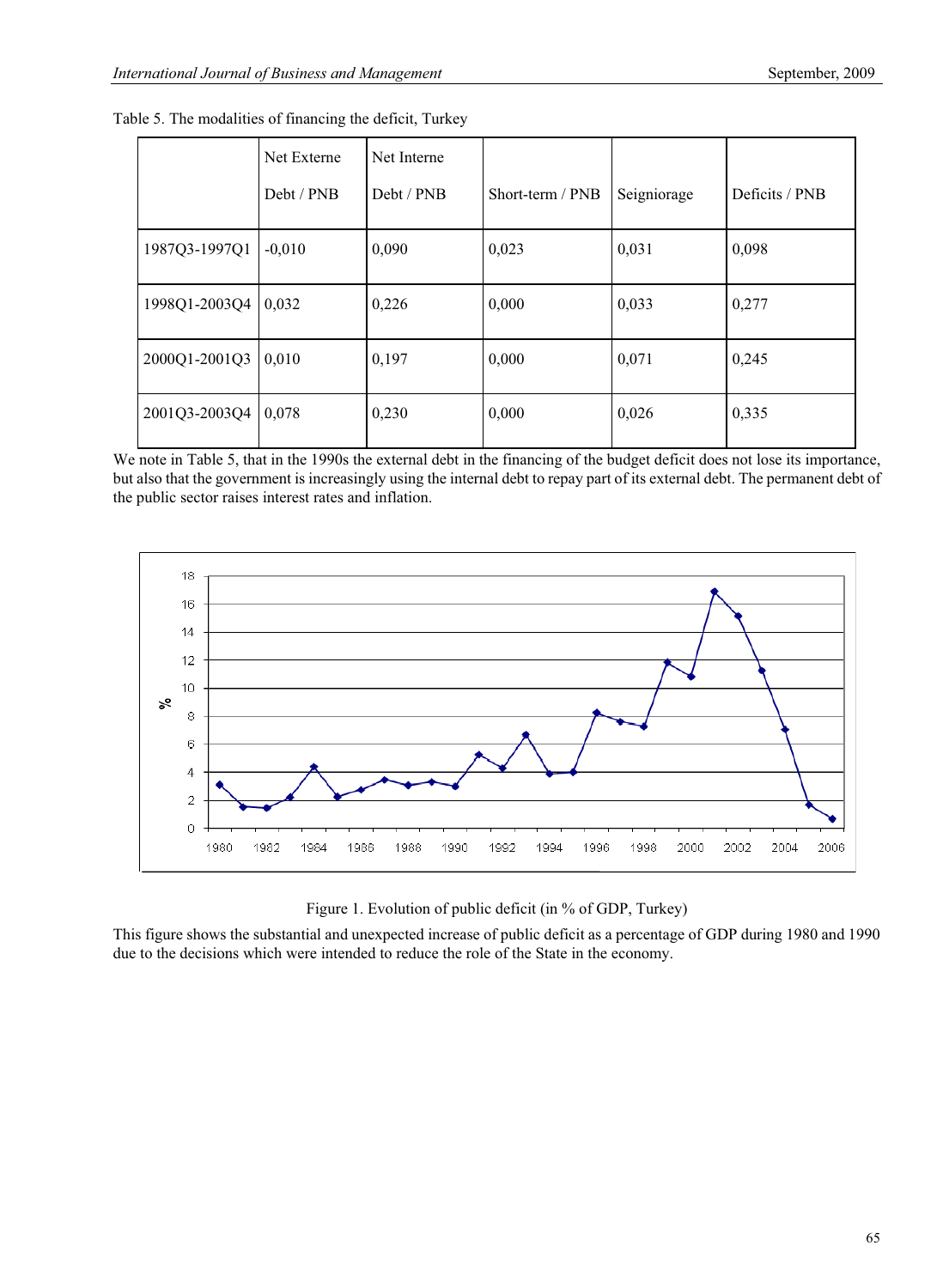

Figure 2. Evolution of part of deficit and payments of interests of consolidated budget (in % of GDP, Turkey) As seen in Figure 2, there appears to be a strong correlation between changes in the public deficit and changes in interests payment. The increase in debt largely explains the increase in the deficit.



Figure 3. Evolution of budget deficit in percentage of GDP (1980–2006, Tunisia)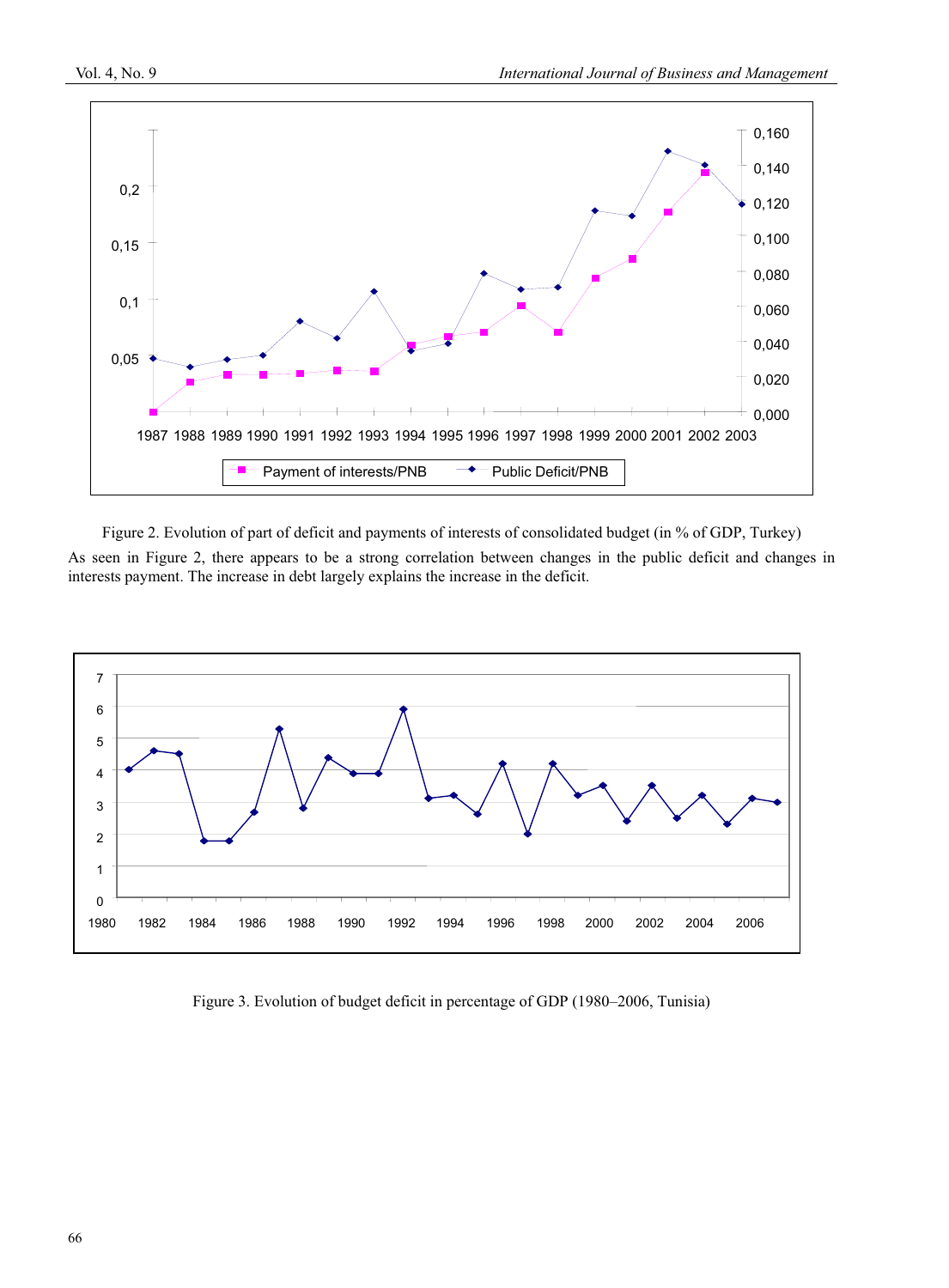

Figure 4. Evolution of fiscal revenues and nontax revenues (2000-2006, Tunisia)





Figure 5 shows that one of the major events that have influenced deficits and seigniorage as state funding has held in the first quarter of 1998. This is the moment when the short-term advances of the Central Bank towards the Treasury as well as other funding from the Central Bank to the public sector are stopped.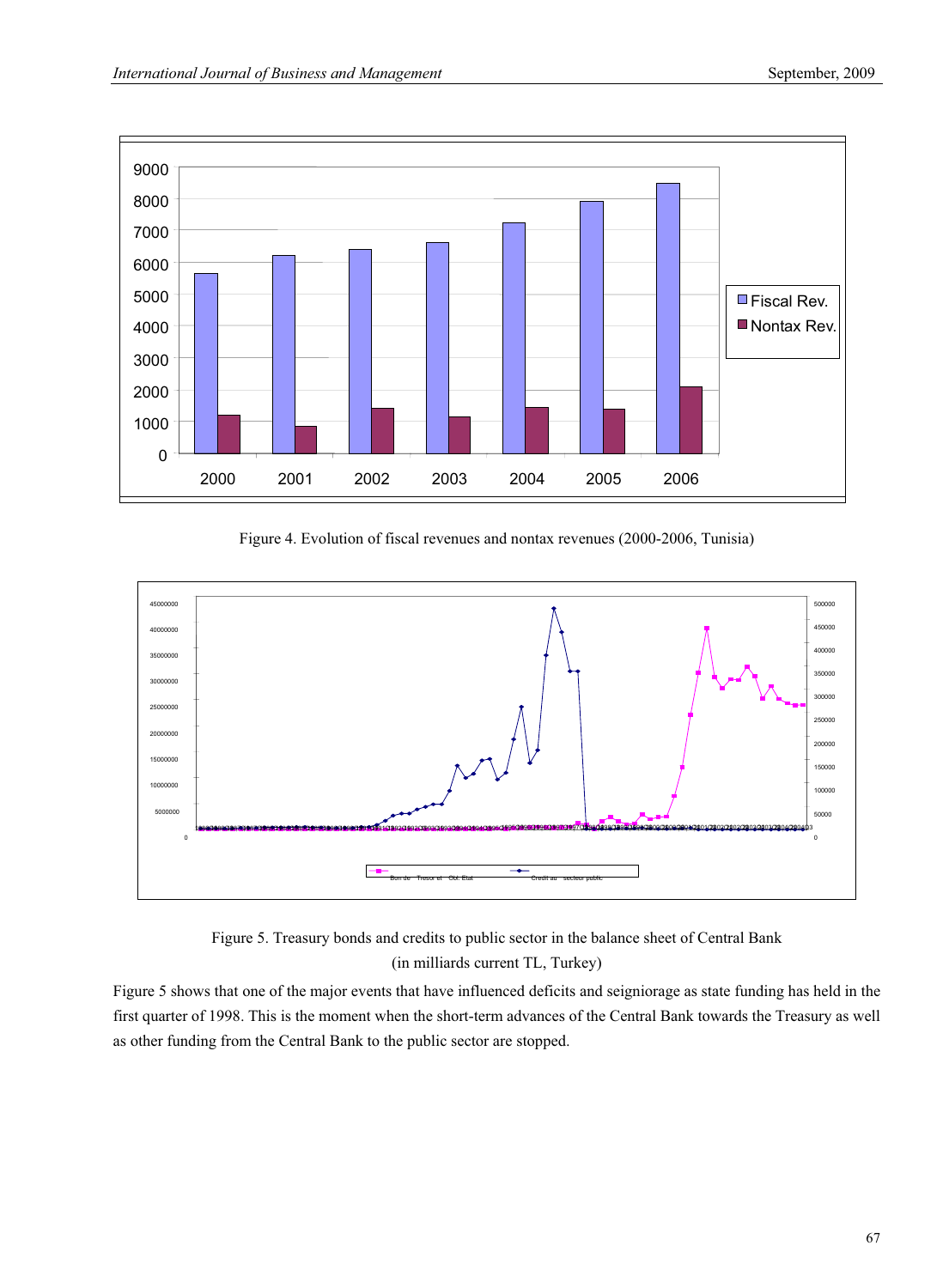

Figure 6. Part of seignoriage in GNP and its distribution between public and private sectors

## (1988-2003, Turkey)

Figure 6 reflects the distribution of seignoriage revenue between the private and public sectors. This decomposition has been obtained from the difference between the monetary base and adjusted monetary base (the monetary base less loans to the private sector and private institutions by the Central bank of Turkey). Results shown in Figure 6 are summarized in Table 4 given the periods previously suggested.



Figure 7. Evolution of monetary base and public deficit, Tunisia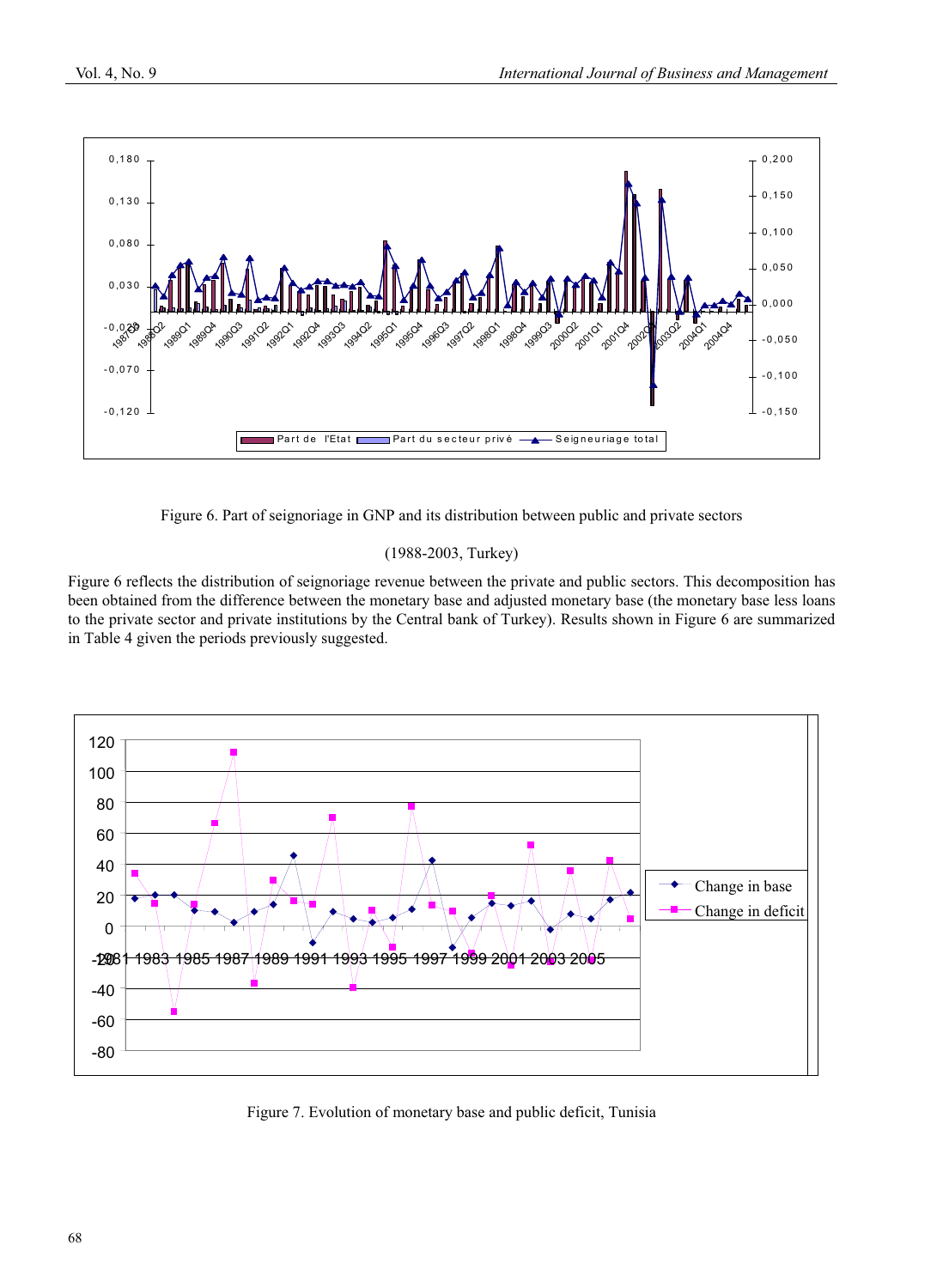

Figure 8. Variation of seignoriage's revenue (1981-2006, Tunisia)

Figure 8 shows the evolution of seigniorage revenue calculated as the product of the growth of the monetary base and the inverse of income velocity of monetary base.

Table 6. Inflation, seignoriage and velocity (1981–2006, Tunisia)



Figure 9. Evolution of seigniorage and its components (1980-2006, Tunisia)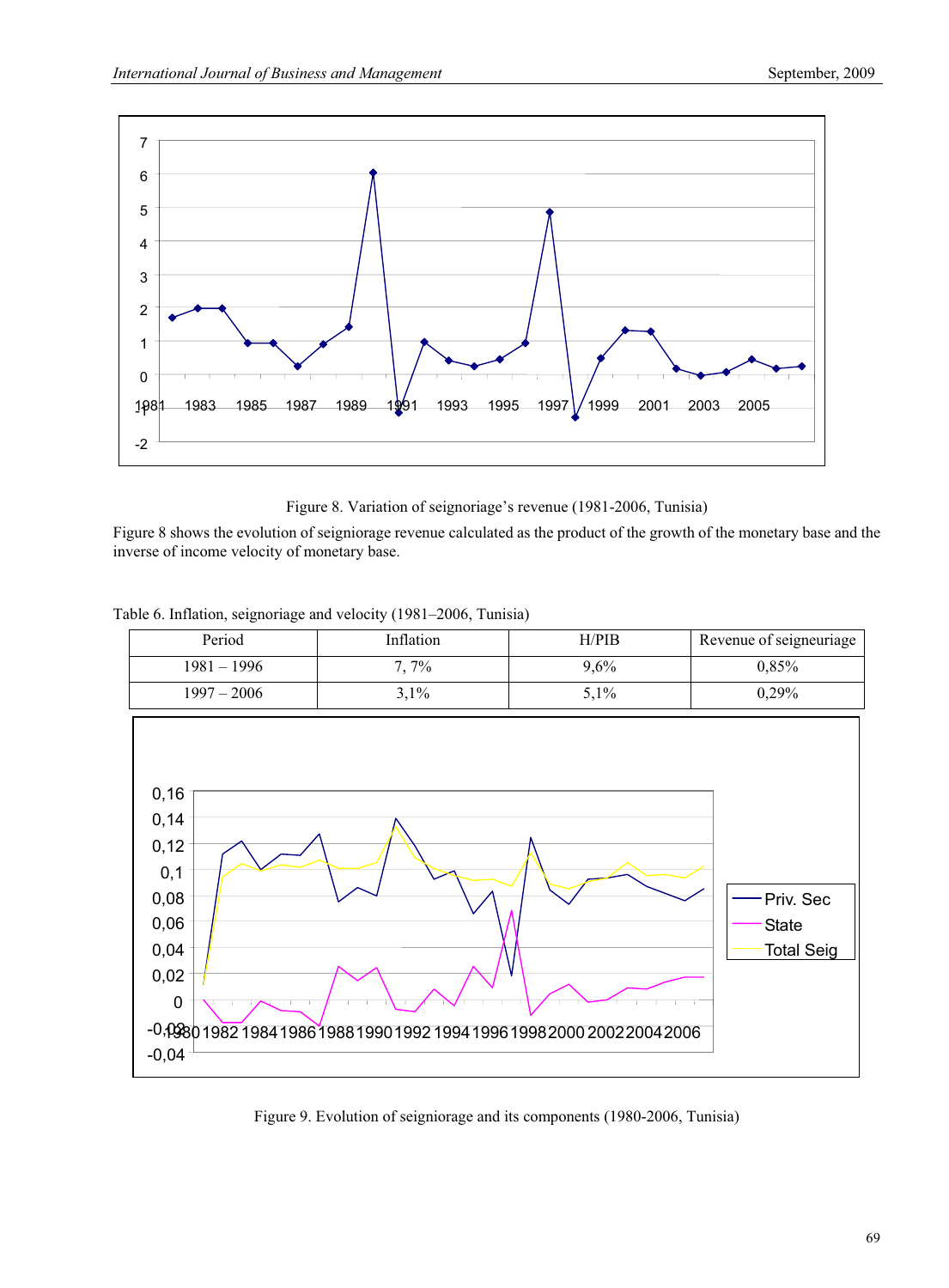



Figure A1. Evolution of public deficit and inflation rate, Tunisia

| Table A1. Evolution of outstanding Treasury bills given maturities, Tunisia |  |  |
|-----------------------------------------------------------------------------|--|--|
|-----------------------------------------------------------------------------|--|--|

| <b>Maturity</b> | 2002 | 2003 | 2004 | 2005 | 2006 | 2007 |
|-----------------|------|------|------|------|------|------|
| 13 weeks        | 2,3  | $==$ | $==$ | $==$ | $==$ |      |
| 26 weeks        | 9,0  | $==$ | $==$ | $==$ | $==$ |      |
| 52 weeks        | 25   | 26,2 | 12,7 | 8,8  | 8,0  | 8,4  |
| 2 years         | 4,4  | $==$ | 1,2  | 3,9  | $==$ |      |
| 3 years         | 6,3  | 5,6  | 5,8  | 10,1 | 10,7 |      |
| 4 years         | 22,1 | 23,4 | 12,1 | $==$ | $==$ |      |
| 5 years         | 5,47 | 10,5 | $==$ | 11,6 | 10,3 | 9,8  |
| 6 years         | $==$ | $==$ | $==$ | $==$ | 4,2  | 6,5  |
| 7 years         | $==$ | $==$ | $==$ | $==$ | 1,5  | 5,6  |
| 10 years        | 17,2 | 15,2 | 48,5 | 48,5 | 50,3 | 53,7 |
| 12 years        | 7,8  | 18,9 | 16,8 | 16,8 | 14,6 | 13,8 |
| 15 years        | $==$ | $==$ | $==$ | $==$ | $==$ | 1,9  |